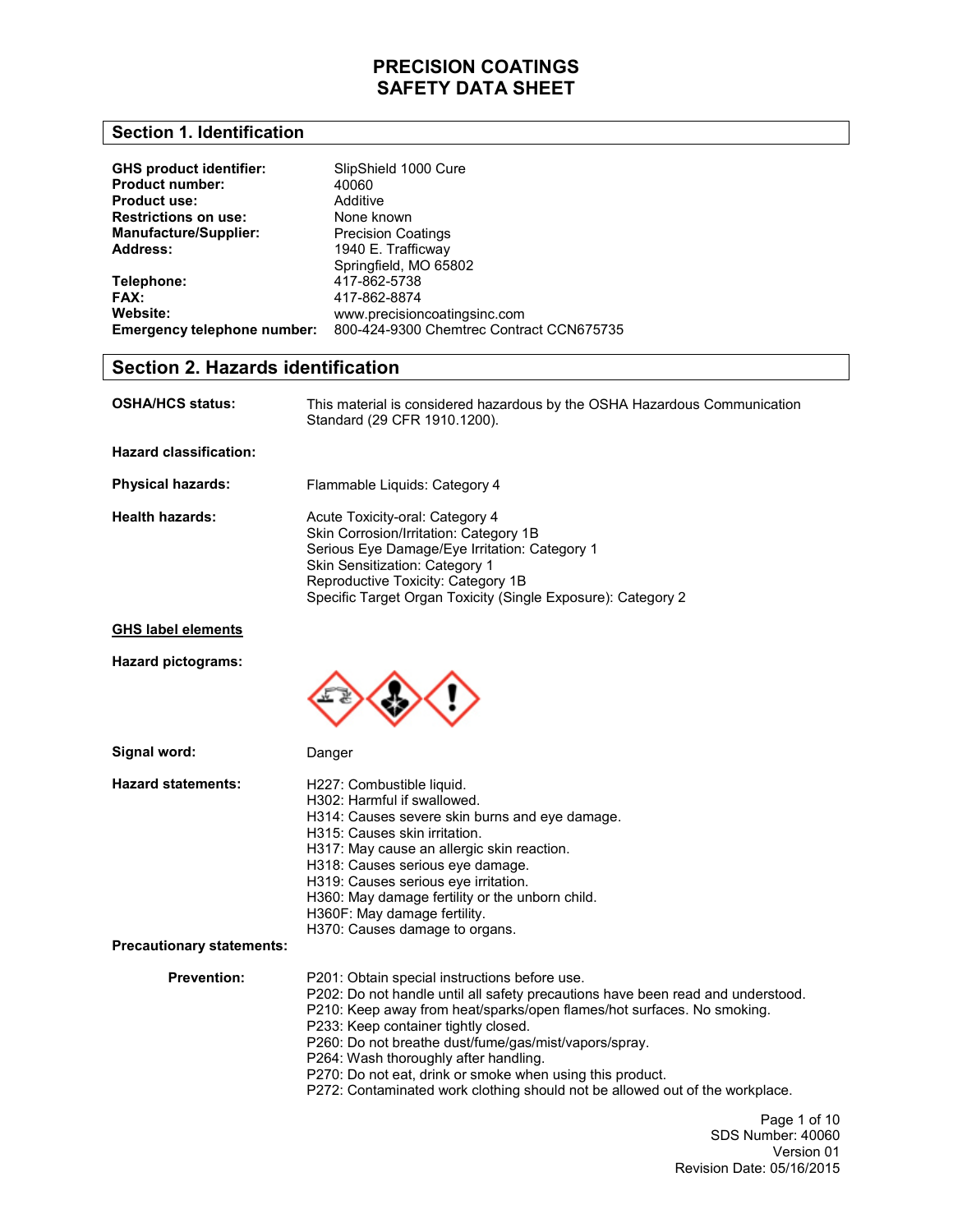|                                               | P280: Wear protective gloves/protective clothing/eye protection/face protection.<br>P281: Use personal protective equipment as required.                                                                                                                                                                                                                                                                                                                                                                                                                                                                                                                                                                                                                                                                                                                                                                                                                                                                                                                      |
|-----------------------------------------------|---------------------------------------------------------------------------------------------------------------------------------------------------------------------------------------------------------------------------------------------------------------------------------------------------------------------------------------------------------------------------------------------------------------------------------------------------------------------------------------------------------------------------------------------------------------------------------------------------------------------------------------------------------------------------------------------------------------------------------------------------------------------------------------------------------------------------------------------------------------------------------------------------------------------------------------------------------------------------------------------------------------------------------------------------------------|
| <b>Response:</b>                              | P301+P330+P331+P310: IF SWALLOWED: Rinse mouth. Do NOT induce vomiting.<br>Immediately call a POISON CENTER or doctor/physician.<br>P303+P361+P353+P310: IF ON SKIN (or hair): Remove/Take off immediately all<br>contaminated clothing. Rinse skin with water/shower. Immediately call a POISON<br>CENTER or doctor/physician.<br>P302+P352+P333+P313: IF ON SKIN: Wash with plenty of water/soap. If skin<br>irritation or rash occurs: Get medical advice/attention.<br>P304+P340+P310: IF INHALED: Remove person to fresh air and keep at rest in a<br>position comfortable for breathing. Immediately call a POISON CENTER or<br>doctor/physician.<br>P305+P351+P338+P310: IF IN EYES: Rinse cautiously with water for several<br>minutes. Remove contact lenses, if present and east to do. Continue rinsing.<br>Immediately call a POISON CENTER or doctor/physician.<br>P308+P313: IF exposed or concerned: Get medical advice/attention.<br>P314: Get medical advice/attention if you feel unwell.<br>P363: Wash contaminated clothing before reuse. |
| Storage:                                      | P403+P233: Store in a well-ventilated place. Keep container tightly closed.<br>P235: Keep cool.<br>P405: Store locked up.                                                                                                                                                                                                                                                                                                                                                                                                                                                                                                                                                                                                                                                                                                                                                                                                                                                                                                                                     |
| Disposal:                                     | P501: Dispose of contents/container to an appropriate treatment and disposal facility<br>in accordance with applicable laws and regulations, and product characteristics at<br>time of disposal.                                                                                                                                                                                                                                                                                                                                                                                                                                                                                                                                                                                                                                                                                                                                                                                                                                                              |
| Hazard(s) not otherwise<br>classified (HNOC): | None known.                                                                                                                                                                                                                                                                                                                                                                                                                                                                                                                                                                                                                                                                                                                                                                                                                                                                                                                                                                                                                                                   |

## **Section 3. Composition / Information on Ingredients**

| <b>Components</b>                                  | CAS#       | <b>Percent</b> |
|----------------------------------------------------|------------|----------------|
| 1-propanamine, 3-(triethoxysilyl)-                 | 919-30-2   | $35 - 50$      |
| 3-(trimethoxysilyl)propylamine                     | 13822-56-5 | $35 - 50$      |
| Propanoic acid, 3-(trimethoxysilyl)-, methyl ester | 76301-00-3 | $0.5 - 2.5$    |
| Ethanol                                            | 64-17-5    | <1             |
| Methanol                                           | 67-56-1    | <1             |

## **Section 4. First aid measures**

| <b>Eve Contact:</b>  | Get medical attention immediately. Call a poison center or physician. Immediately flush<br>eyes with plenty of water, occasionally lifting the upper and lower eyelids. Check for and<br>remove any contact lenses. Continue to rinse for at least 10 minutes. Chemical burns must<br>be treated promptly by a physician.                                                                                                                                                                                                                                                |
|----------------------|--------------------------------------------------------------------------------------------------------------------------------------------------------------------------------------------------------------------------------------------------------------------------------------------------------------------------------------------------------------------------------------------------------------------------------------------------------------------------------------------------------------------------------------------------------------------------|
| <b>Skin Contact:</b> | Get medical attention immediately. Call a poison center or physician. Wash with plenty of<br>soap and water. Remove contaminated clothing and shoes. Wash contaminated clothing<br>thoroughly wit water before removing it, or wear gloves. Continue to rinse for at least 10<br>minutes. Chemical burns must be treated promptly by a physician. In the event of any<br>complaints or symptoms, avoid further exposure. Wash clothing before reuse. Clean shoes<br>thoroughly before reuse.                                                                             |
| Inhalation:          | Get medical attention immediately. Call a poison center or physician. Remove victim to<br>fresh air and keep at rest in a position comfortable for breathing. If it is suspected that<br>fumes are still present, the rescuer should wear an appropriate mask of self-contained<br>breathing apparatus. If not breathing, if breathing is irregular or if respiratory arrest occurs,<br>provide artificial respiration or oxygen by trained personnel. It may be dangerous to the<br>person providing aid to give mouth-to-mouth resuscitation. If unconscious, place in |
|                      | Page 2 of 10<br><b>SDS Number: 40060</b><br>Version 01                                                                                                                                                                                                                                                                                                                                                                                                                                                                                                                   |

Revision Date: 05/16/2015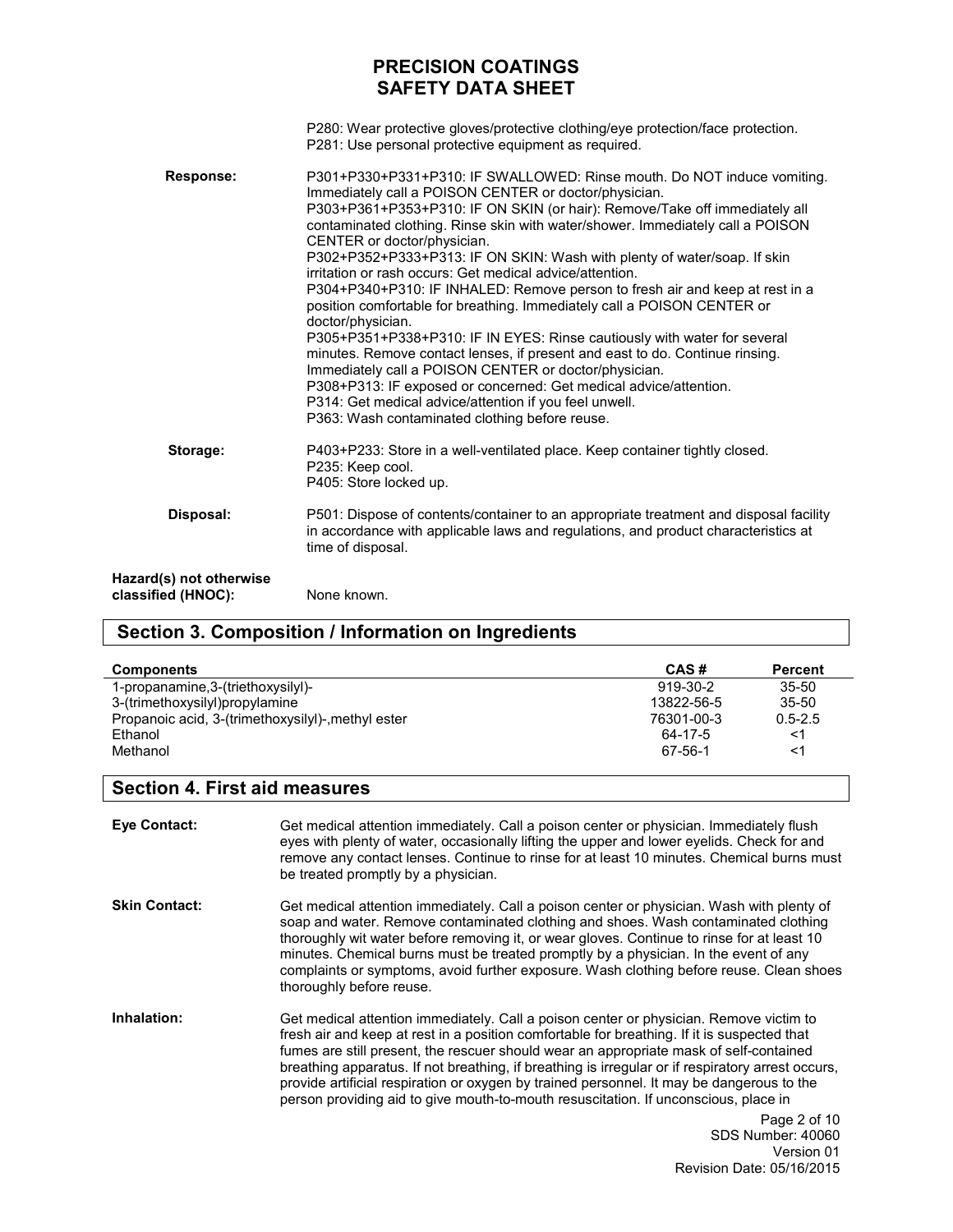recovery position and get medical attention immediately. Maintain an open airway. Loosen tight clothing such as a collar, tie, belt or waistband.

**Ingestion:**  Get medical attention immediately. Call a poison center or physician. Wash out mouth with water. Remove victim to fresh air and keep at rest in a position comfortable for breathing. If material has been swallowed and the exposed person is conscious, give small quantities of water to drink. Do not induce vomiting unless directed to do so by medical personnel. If vomiting occurs, the head should be kept low so that vomit does not enter the lungs. Chemical burns must be treated promptly by a physician. Never give anything by mouth to an unconscious person. If unconscious, place in recovery position and get medical attention immediately. Maintain an open airway. Loosen tight clothing such as a collar, tie, belt or waistband.

| Indication of<br>immediate medical<br>attention and special<br>treatment needed, if<br>necessary |                                                                                                                                                                                                                                                                                                                                                                                                                     |
|--------------------------------------------------------------------------------------------------|---------------------------------------------------------------------------------------------------------------------------------------------------------------------------------------------------------------------------------------------------------------------------------------------------------------------------------------------------------------------------------------------------------------------|
| Notes to physician:                                                                              | In case of inhalation of decomposition products in a fire, symptoms may delayed. The<br>exposed person may need to be kept under medical surveillance for 48 hours.                                                                                                                                                                                                                                                 |
| <b>Specific treatments:</b>                                                                      | No specific treatment.                                                                                                                                                                                                                                                                                                                                                                                              |
| <b>Protection of first-</b><br>aiders:                                                           | No action shall be taken involving any personal risk or without suitable training. If it is<br>suspected that gas or vapor is still present, the rescuer should wear an appropriate mask<br>or self-contained breathing apparatus. It may be dangerous to the person providing aid to<br>give mouth-to-mouth resuscitation. Wash contaminated clothing thoroughly with water<br>before removing it, or wear gloves. |

### **Section 5. Fire-fighting measures**

| Suitable extinguishing media:                             | Use dry chemical, carbon dioxide, water spray (fog) or foam.                                                                                                                                                                                                                                                                                                                                                                                                  |
|-----------------------------------------------------------|---------------------------------------------------------------------------------------------------------------------------------------------------------------------------------------------------------------------------------------------------------------------------------------------------------------------------------------------------------------------------------------------------------------------------------------------------------------|
| Unsuitable extinguishing<br>media:                        | Do not use water jet.                                                                                                                                                                                                                                                                                                                                                                                                                                         |
| Special hazards arising from<br>the substance or mixture: | Combustible liquid. In a fire or if heated, a pressure increase will occur and the<br>container may burst, with the risk of a subsequent explosion. Runoff to sewer<br>may create fire or explosion hazard.                                                                                                                                                                                                                                                   |
| <b>Hazardous thermal</b><br>decomposition products:       | Decomposition products may include the following materials:<br>carbon dioxide, carbon monoxide, oxides of nitrogen, silicon oxides                                                                                                                                                                                                                                                                                                                            |
| Special protective actions for<br>fire-fighters:          | Promptly isolate the scene by removing all persons from the vicinity of the<br>incident if there is a fire. No action shall be taken involving any personal risk or<br>without suitable training. Move containers from fire area if this can be done<br>without risk. Use spray to keep fire-exposed containers cool. Fire water<br>contaminated with this material must be contained and prevented from being<br>discharged to any waterway, sewer or drain. |
| Special protective equipment<br>for fire-fighters:        | Fire-fighters should wear appropriate protective equipment, full protective<br>clothing and self contained breathing apparatus with full face piece operated in<br>the positive pressure mode.                                                                                                                                                                                                                                                                |

## **Section 6. Accidental release measures**

### **Personal precautions,**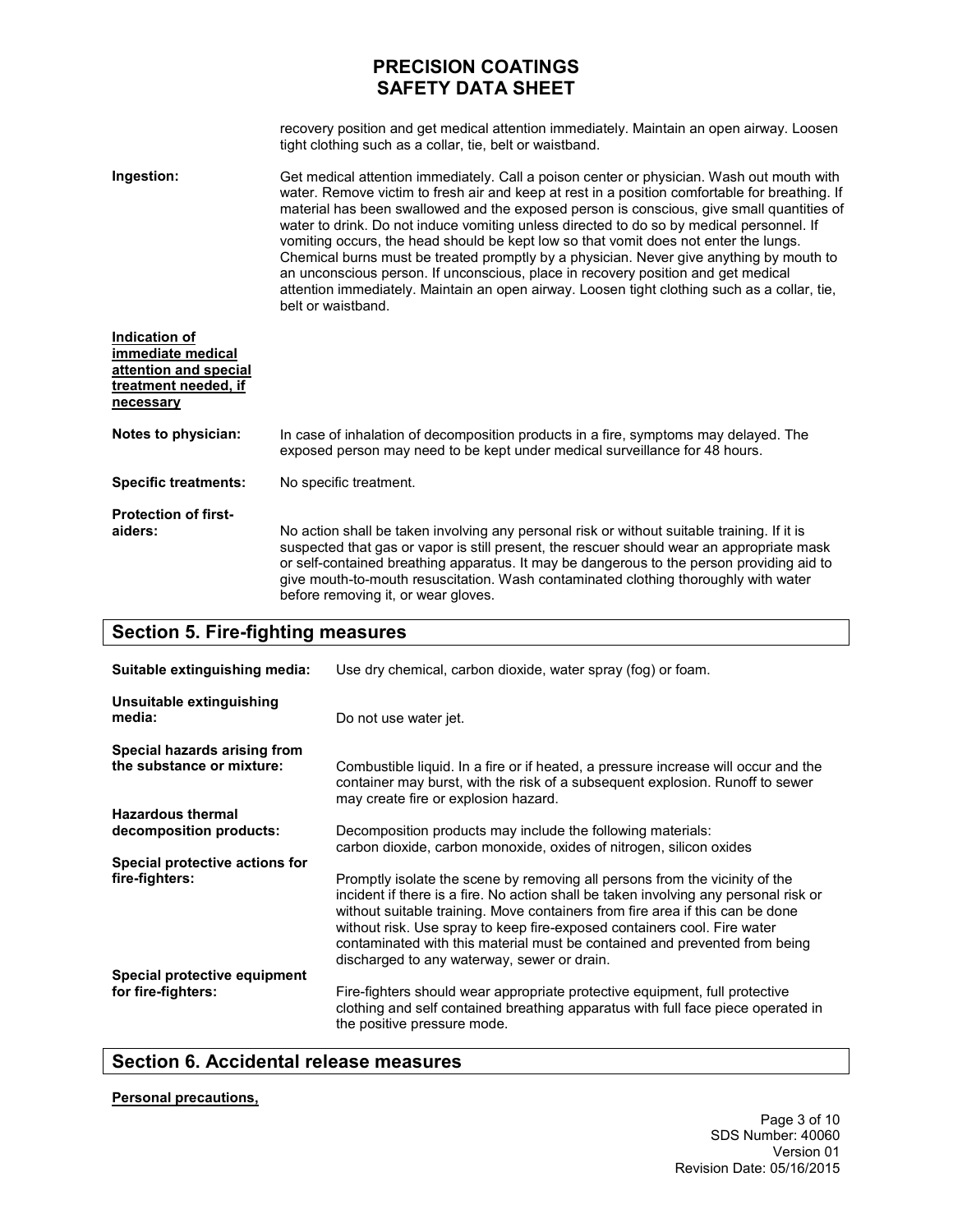### **protective equipment and emergency procedures**

| For non-emergency personnel:                                    | No action shall be taken involving any personal risk or without suitable<br>training. Evacuate surrounding areas. Keep unnecessary and unprotected<br>personnel from entering. Do not touch or walk through spilled material. Shut<br>off all ignition sources. No flares, smoking or flames in hazard area. Avoid<br>breathing vapor or mist. Provide adequate ventilation. Wear appropriate<br>respirator when ventilation is inadequate. Put on appropriate personal<br>protective equipment.                                                                                                                                                                                                                                                                      |
|-----------------------------------------------------------------|-----------------------------------------------------------------------------------------------------------------------------------------------------------------------------------------------------------------------------------------------------------------------------------------------------------------------------------------------------------------------------------------------------------------------------------------------------------------------------------------------------------------------------------------------------------------------------------------------------------------------------------------------------------------------------------------------------------------------------------------------------------------------|
| For emergency responders:                                       | If specialized clothing is required to deal with the spillage, take note of any<br>information in Section 8 on suitable and unsuitable materials. See also the<br>information in "For non-emergency personnel".                                                                                                                                                                                                                                                                                                                                                                                                                                                                                                                                                       |
| <b>Environmental precautions:</b>                               | Avoid dispersal of spilled material and runoff and contact with soil, waterways,<br>drains and sewers. Inform the relevant authorities if the product has caused<br>environmental pollution (sewers, waterways, soil or air).                                                                                                                                                                                                                                                                                                                                                                                                                                                                                                                                         |
| <b>Methods and material for</b><br>containment and cleaning up: | Eliminate sources of ignition. Absorb spill with inert material (e.g. dry sand or<br>earth), then place in a chemical waste container. Avoid runoff into storm<br>sewers and ditches which lead to waterways. Use only non-combustible<br>material for clean-up. Recover by pumping (use explosion proof or hand<br>pump). Use clean, non-sparking tools to collect absorbed materials. Eliminate<br>all ignition sources. Prevent additional discharge of material is able to do so<br>safely. Do not touch or walk through spilled material. Collect spilled materials<br>for disposal. Wear appropriate personal protective equipment (see Section 8<br>Exposure controls/personal protection). Evacuate unnecessary personnel. Do<br>not apply water to the leak. |

## **Section 7. Handling and storage**

| Precautions for safe handling:                                      | Do not handle until all safety precautions have been read and understood.<br>Persons with a history of skin sensitization problems should not be employed<br>in any process in which this product is used. Do not get in eyes or on skin or<br>clothing. Do not swallow. Avoid breathing vapor or mist. Use only with<br>adequate ventilation. Wear appropriate respirator when ventilation is<br>inadequate. Do not enter storage areas and confined spaces unless<br>adequately ventilated. Keep in the original container or an approved<br>alternative made from a compatible material, kept tightly closed when not in<br>use. Store and use away from heat, sparks, open flame or any other ignition<br>source. Use explosion proof electrical equipment. Empty containers retain<br>product residue and can be hazardous. Do not reuse container. Ground and<br>bond containers when transferring material. Eating, drinking and smoking<br>should be prohibited in areas where this material is handled, stored and<br>processed. Workers should wash hands and face before eating, drinking and<br>smoking. Remove contaminated clothing and protective equipment before<br>entering eating areas. See also Section 8 for additional information on hygiene<br>measures. |
|---------------------------------------------------------------------|-----------------------------------------------------------------------------------------------------------------------------------------------------------------------------------------------------------------------------------------------------------------------------------------------------------------------------------------------------------------------------------------------------------------------------------------------------------------------------------------------------------------------------------------------------------------------------------------------------------------------------------------------------------------------------------------------------------------------------------------------------------------------------------------------------------------------------------------------------------------------------------------------------------------------------------------------------------------------------------------------------------------------------------------------------------------------------------------------------------------------------------------------------------------------------------------------------------------------------------------------------------------------------------|
| Conditions for safe storage,<br>including any<br>incompatibilities: | Store in accordance with local regulations. Store in a segregated and<br>approved area. Store in original container protected from direct sunlight in a<br>dry, cool and well-ventilated area, away from incompatible materials (see<br>Section 10) and food and drink. Store locked up. Eliminate all ignition sources.<br>Separate from oxidizing materials. Keep container tightly closed and sealed                                                                                                                                                                                                                                                                                                                                                                                                                                                                                                                                                                                                                                                                                                                                                                                                                                                                           |
|                                                                     | Page 4 of 1<br>SDS Number: 4006                                                                                                                                                                                                                                                                                                                                                                                                                                                                                                                                                                                                                                                                                                                                                                                                                                                                                                                                                                                                                                                                                                                                                                                                                                                   |

 $\overline{\mathbf{0}}$ SDS Number: 40060 Version 01 Revision Date: 05/16/2015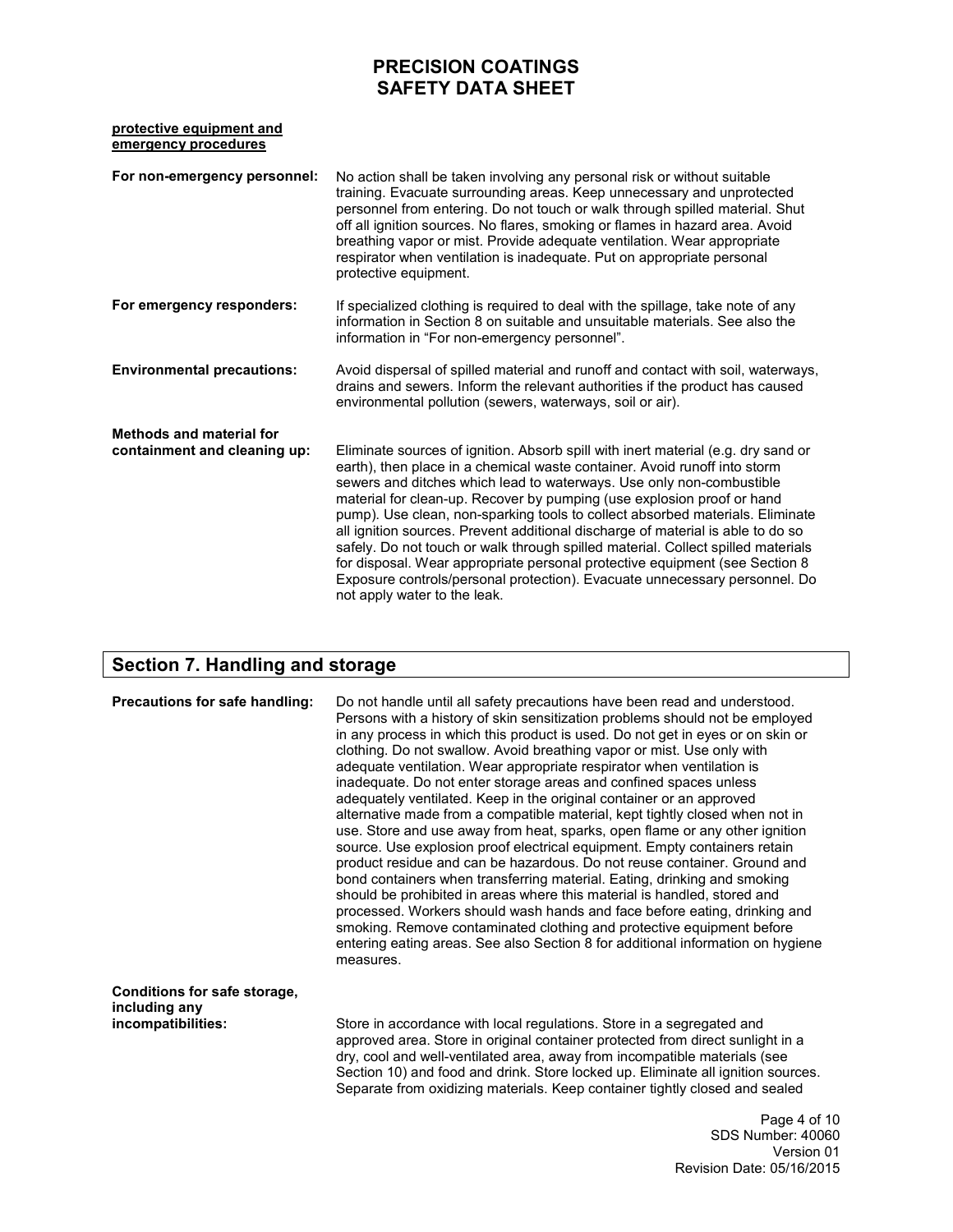until ready for use. Containers that have been opened must be carefully resealed and kept upright to prevent leakage. Do not store in unlabeled containers. Use appropriate containment to avoid environmental contamination.

## **Section 8. Exposure controls / personal protection**

### **Control parameters Occupational exposure limits**

| <b>U.S. ACGIH Threshold Limit Values</b>                           |                           |                                                                                 |                                                                                                                                                                                                                                                                                                                                                                                                                                                                                                                                                                                         |
|--------------------------------------------------------------------|---------------------------|---------------------------------------------------------------------------------|-----------------------------------------------------------------------------------------------------------------------------------------------------------------------------------------------------------------------------------------------------------------------------------------------------------------------------------------------------------------------------------------------------------------------------------------------------------------------------------------------------------------------------------------------------------------------------------------|
| <b>Components</b>                                                  | <b>Type</b>               | Value                                                                           | Form                                                                                                                                                                                                                                                                                                                                                                                                                                                                                                                                                                                    |
| Ethanol<br>Methanol                                                | <b>STEL</b><br><b>TWA</b> | 1000ppm<br>262 mg/m3, 200ppm                                                    | SKIN-DES                                                                                                                                                                                                                                                                                                                                                                                                                                                                                                                                                                                |
|                                                                    | <b>STEL</b>               | 328 mg/m3, 250ppm                                                               | Can be absorbed through the<br>skin                                                                                                                                                                                                                                                                                                                                                                                                                                                                                                                                                     |
| U.S. OSHA Table Z-1 Limits for Air Contaminants (29 CFR 1910.1000) |                           |                                                                                 |                                                                                                                                                                                                                                                                                                                                                                                                                                                                                                                                                                                         |
| <b>Components</b>                                                  | <b>Type</b>               | <b>Value</b>                                                                    | Form                                                                                                                                                                                                                                                                                                                                                                                                                                                                                                                                                                                    |
| Ethanol                                                            | PEL                       | 1000ppm<br>1900 mg/m3                                                           |                                                                                                                                                                                                                                                                                                                                                                                                                                                                                                                                                                                         |
| Methanol                                                           | PEL                       | 200ppm<br>260 mg/m3                                                             | SKIN-DES<br>Can be absorbed through the<br>skin                                                                                                                                                                                                                                                                                                                                                                                                                                                                                                                                         |
| <b>USA. NIOSH REL</b>                                              |                           |                                                                                 |                                                                                                                                                                                                                                                                                                                                                                                                                                                                                                                                                                                         |
| <b>Components</b>                                                  | <b>Type</b>               | Value                                                                           | Form                                                                                                                                                                                                                                                                                                                                                                                                                                                                                                                                                                                    |
| Ethanol                                                            | <b>TWA</b>                | 1000ppm<br>1900 mg/m3                                                           |                                                                                                                                                                                                                                                                                                                                                                                                                                                                                                                                                                                         |
| Methanol                                                           | <b>TWA</b>                | 200ppm, 260 mg/m3                                                               | SKIN-DES                                                                                                                                                                                                                                                                                                                                                                                                                                                                                                                                                                                |
|                                                                    | <b>STEL</b>               | 250ppm, 325 mg/m3                                                               | Can be absorbed through the<br>skin                                                                                                                                                                                                                                                                                                                                                                                                                                                                                                                                                     |
| Appropriate engineering                                            |                           |                                                                                 |                                                                                                                                                                                                                                                                                                                                                                                                                                                                                                                                                                                         |
| controls:                                                          |                           |                                                                                 | Use only with adequate ventilation. Use process enclosures, local exhaust ventilation or other                                                                                                                                                                                                                                                                                                                                                                                                                                                                                          |
|                                                                    |                           | engineering controls to keep worker exposure to airborne contaminants below any |                                                                                                                                                                                                                                                                                                                                                                                                                                                                                                                                                                                         |
|                                                                    |                           |                                                                                 | recommended or statutory limits. The engineering controls also need to keep gas, vapor or dust                                                                                                                                                                                                                                                                                                                                                                                                                                                                                          |
|                                                                    |                           |                                                                                 | concentrations below any lower explosive limits. Use explosion-proof ventilation equipment.                                                                                                                                                                                                                                                                                                                                                                                                                                                                                             |
| <b>Individual protection measures</b>                              |                           |                                                                                 |                                                                                                                                                                                                                                                                                                                                                                                                                                                                                                                                                                                         |
| <b>Hygiene measures:</b>                                           |                           |                                                                                 | Wash hands, forearms and face thoroughly after handling chemical products, before eating,<br>smoking and using the lavatory and at the end of the working period. Appropriate techniques<br>should be used to remove potentially contaminated clothing. Wash contaminated clothing before<br>reusing. Ensure that eyewash stations and safety showers are close to the workstation location.                                                                                                                                                                                            |
| <b>Eye/face protection:</b>                                        |                           | full-face respirator may be required instead.                                   | Safety eyewear complying with an approved standard should be used when a risk assessment<br>indicates this is necessary to avoid exposure to liquid splashes, mists, gases or dusts. If contact<br>is possible, the following protection should be worn, unless the assessment indicates a higher<br>degree of protection: chemical splash goggles and/or face shield. If inhalation hazards exist, a                                                                                                                                                                                   |
| <b>Skin protection</b>                                             |                           |                                                                                 |                                                                                                                                                                                                                                                                                                                                                                                                                                                                                                                                                                                         |
| Hand protection:                                                   | accurately estimated.     |                                                                                 | Chemical-resistant, impervious gloves complying with an approved standard should be worn at<br>all times when handling chemical products if a risk assessment indicates this is necessary.<br>Considering the parameters specified by the glove manufacturer, check during use that the<br>gloves are still retaining their protective properties. It should be noted that the time to<br>breakthrough for any glove material may be different for different glove manufacturers. In case<br>of mixtures, consisting if several substances, the protection time of the gloves cannot be |
|                                                                    |                           |                                                                                 | Page 5 of 10<br>SDS Number: 40060                                                                                                                                                                                                                                                                                                                                                                                                                                                                                                                                                       |

SDS Number: 40060 Version 01 Revision Date: 05/16/2015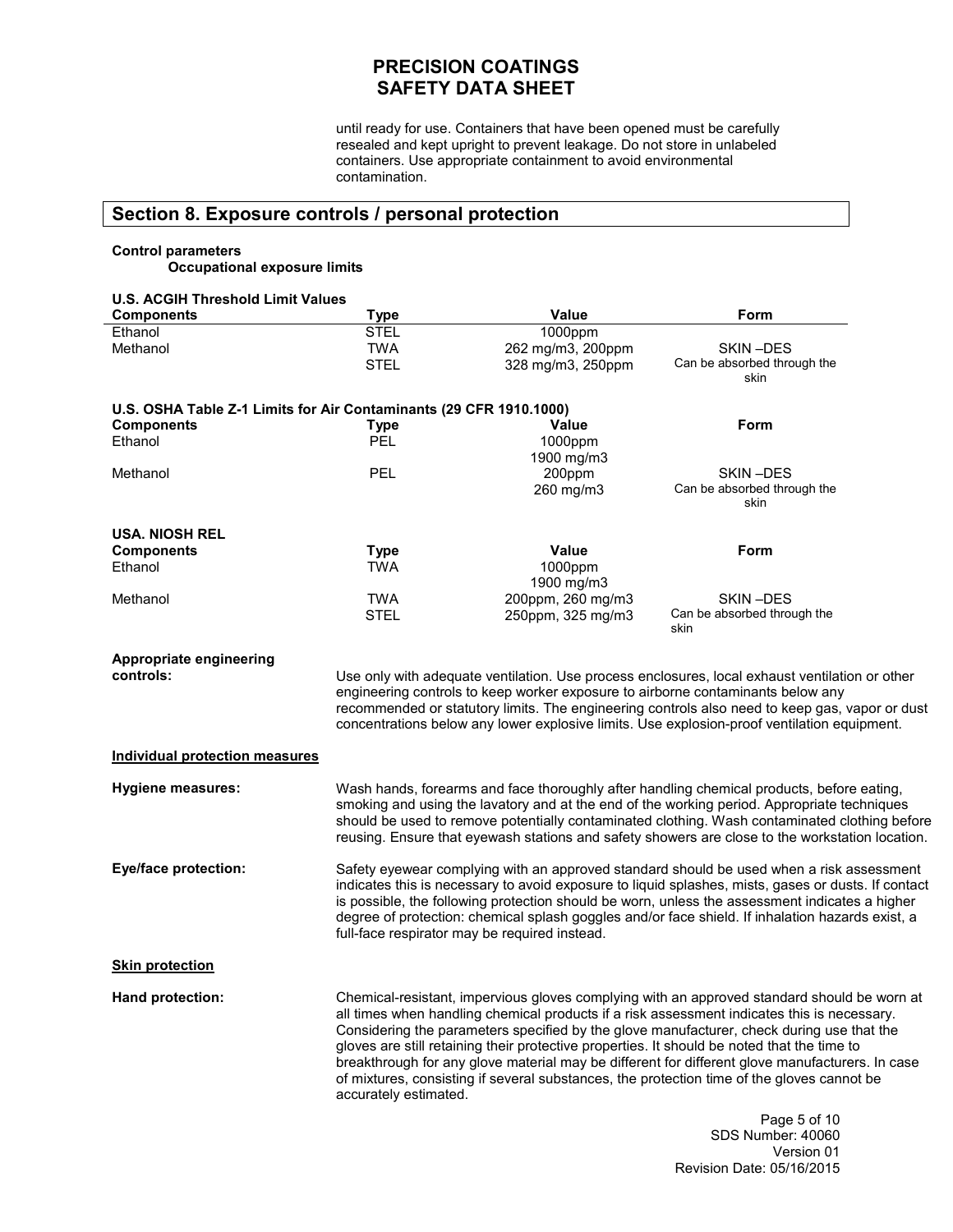| <b>Body protection:</b>        | Personal protective equipment for the body should be selected based on the task being<br>performed and the risks involved and should be approved by a specialist before handling this<br>product.                                                                                                                             |
|--------------------------------|-------------------------------------------------------------------------------------------------------------------------------------------------------------------------------------------------------------------------------------------------------------------------------------------------------------------------------|
| Other skin protection:         | Appropriate footwear and any additional skin protection measures should be selected based on<br>the task being performed and the risks involved and should be approved by a specialist before<br>handling this product.                                                                                                       |
| <b>Respiratory protection:</b> | Use a properly fitted, air-purifying or supplied-air respirator complying with an approved standard<br>if a risk assessment indicated this is necessary. Respirator selection must be based on known or<br>anticipated exposure levels, the hazards of the product and the safe working limits of the<br>selected respirator. |

## **Section 9. Physical & Chemical Properties**

### **Appearance**

| <b>Physical state:</b><br>Form:<br>Color:          | Liquid<br>Liquid<br>Colorless |
|----------------------------------------------------|-------------------------------|
| Odor:                                              | Amine-like                    |
| Odor threshold:                                    | Not available                 |
| pH:                                                | Not available                 |
| Melting point/freezing point:                      | Not available                 |
| Initial boiling point and boiling<br>range:        | 210°C (428°F)                 |
| Flash point:                                       | 82°C (179°F) (Tag closed cup) |
| <b>Evaporation rate:</b>                           | Not available                 |
| Upper/lower flammability or<br>explosive limits:   | Not available                 |
| Vapor pressure:                                    | Not available                 |
| Vapor density:                                     | 1 Air = $1$<br>≻              |
| <b>Relative density:</b>                           | 0.982                         |
| Solubility(ies):                                   | Not available                 |
| <b>Partition coefficient: n-</b><br>octanol/water: | Not available                 |
| Auto-ignition temperature:                         | Not available                 |
| <b>Decomposition temperature:</b>                  | Not available                 |
| <b>Viscosity:</b>                                  | Not available                 |
| <b>Other information:</b>                          | No additional information     |

## **Section 10. Chemical stability & reactivity information**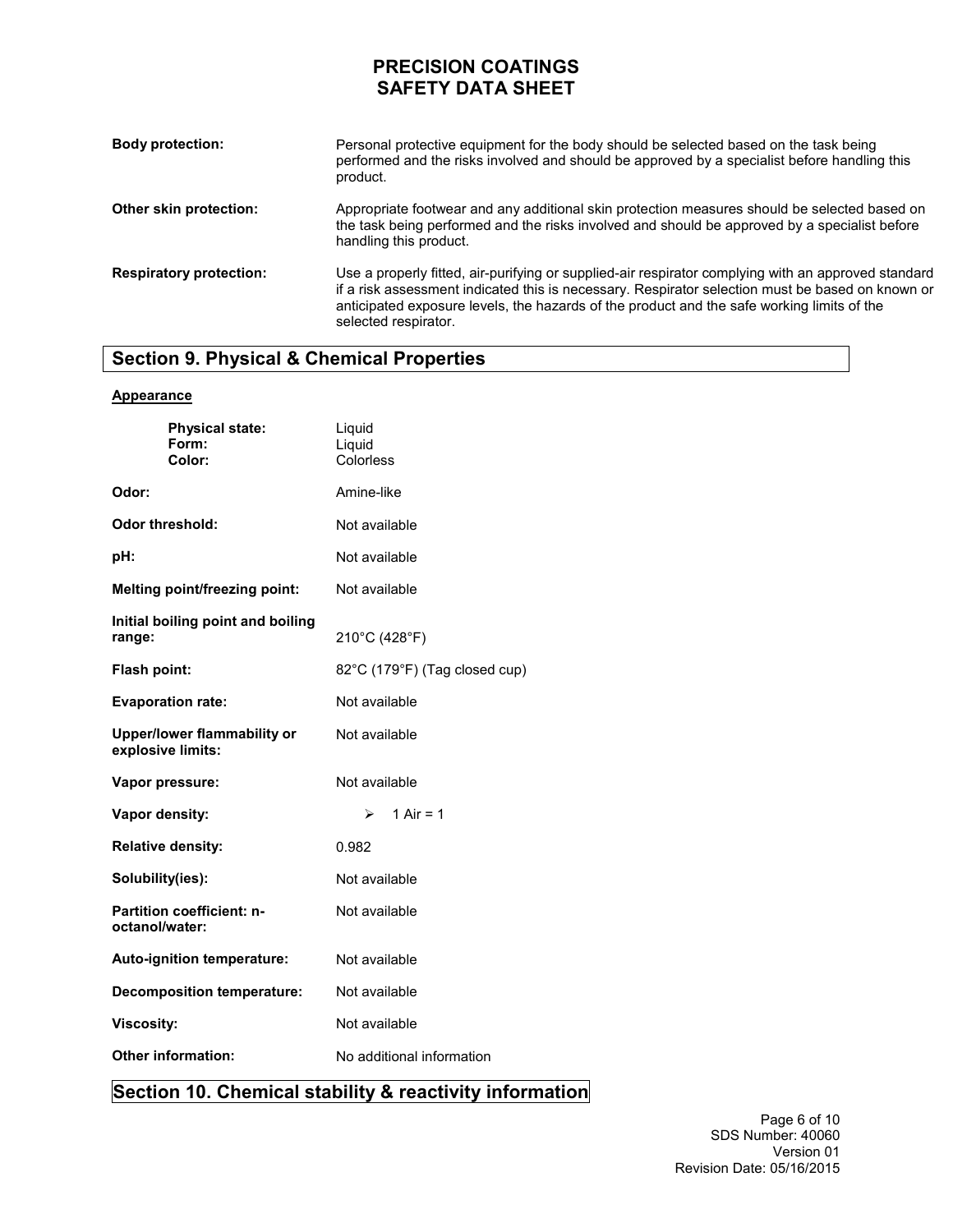| <b>Reactivity:</b>                               | None known.                                                                                                                                                                                                                                                                                                                                                                                                                                                                                            |
|--------------------------------------------------|--------------------------------------------------------------------------------------------------------------------------------------------------------------------------------------------------------------------------------------------------------------------------------------------------------------------------------------------------------------------------------------------------------------------------------------------------------------------------------------------------------|
| <b>Chemical stability:</b>                       | Stable.                                                                                                                                                                                                                                                                                                                                                                                                                                                                                                |
| <b>Possibility of</b><br>hazardous<br>reactions: | None known.                                                                                                                                                                                                                                                                                                                                                                                                                                                                                            |
| <b>Conditions to</b><br>avoid:                   | All possible sources of ignition (heat, sparks, flame). Do not pressurize, cut, weld, braze,<br>solder, drill, grind or expose containers to heat or sources of ignition. Do not allow vapor to<br>accumulate in low or confined areas.                                                                                                                                                                                                                                                                |
| Incompatible<br>materials:                       | Reactive or incompatible with the following materials:<br>oxidizing material<br>water,<br>Reaction with water or other aqueous media is rapid and exothermic. The addition of small<br>amounts of water (in the range of 2-15%) can produce an exothermic reaction which<br>generates alcohol to the extent that the resulting solution can reach a temperature which<br>exceeds the flash point of the new solution. If a water solution is desired, add the product to<br>water, and not vice versa. |
| <b>Hazardous</b><br>decomposition<br>products:   | Under normal conditions of storage and use, hazardous decomposition products should not<br>be produced.                                                                                                                                                                                                                                                                                                                                                                                                |

# **Section 11. Toxicological information**

### **Information on toxicological effects**

| <b>Acute toxicity</b>       |                                                                                                                                                                                  |
|-----------------------------|----------------------------------------------------------------------------------------------------------------------------------------------------------------------------------|
| <b>Conclusion/summary:</b>  | Not available                                                                                                                                                                    |
| Oral:                       | 1-propanamine, 3-(triethoxysilyl)-: Oral LD50 (Rat): 3,000 mg/kg OECD-<br>Guideline 401 (Acute Oral Toxicity)<br>3-(trimethoxysilyl)propylamine: Oral LD50 (Rat): 3,000 mg/kg    |
| Dermal:                     | 1-propanamine, 3-(triethoxysilyl)-: Dermal LD50: (Rabbit-Male): >2,000<br>mg/kg OECD Test Guideline 402<br>3-(trimethoxysilyl)propylamine: Dermal LD50: (Rat-Male): 11,000 mg/kg |
| Inhalation:                 | 1-propanamine, 3-(triethoxysilyl)-: LC50 (Aerosols) (Rat-Male): >7.35 mg/l,<br>4 h                                                                                               |
| <b>Irritation/Corrosion</b> |                                                                                                                                                                                  |
| Skin:                       | 1-propanamine, 3-(triethoxysilyl)-: (Rabbit): Corrosive to the skin<br>3-(trimethoxysilyl) propylamine: (Rabbit): Slightly irritating to the skin                                |
| Eyes:                       | 1-propanamine, 3-(triethoxysilyl)-: (Rabbit): Severely irritating to eyes<br>3-(trimethoxysilyl)propylamine: (Rabbit): Causes severe eye irritation                              |
| <b>Respiratory:</b>         | Not available                                                                                                                                                                    |
| <b>Sensitization</b>        |                                                                                                                                                                                  |
| Skin:                       | 1-propanamine, 3-(triethoxysilyl)-: Guinea pig: Sensitizing<br>3-(trimethoxysilyl)propylamine: Guinea pig: did not elicit a delayed contact                                      |
|                             | Page 7 of 10<br>$000h$ $\ldots$ $\ldots$ $1000$                                                                                                                                  |

Page 7 of 10 SDS Number: 40060 Version 01 Revision Date: 05/16/2015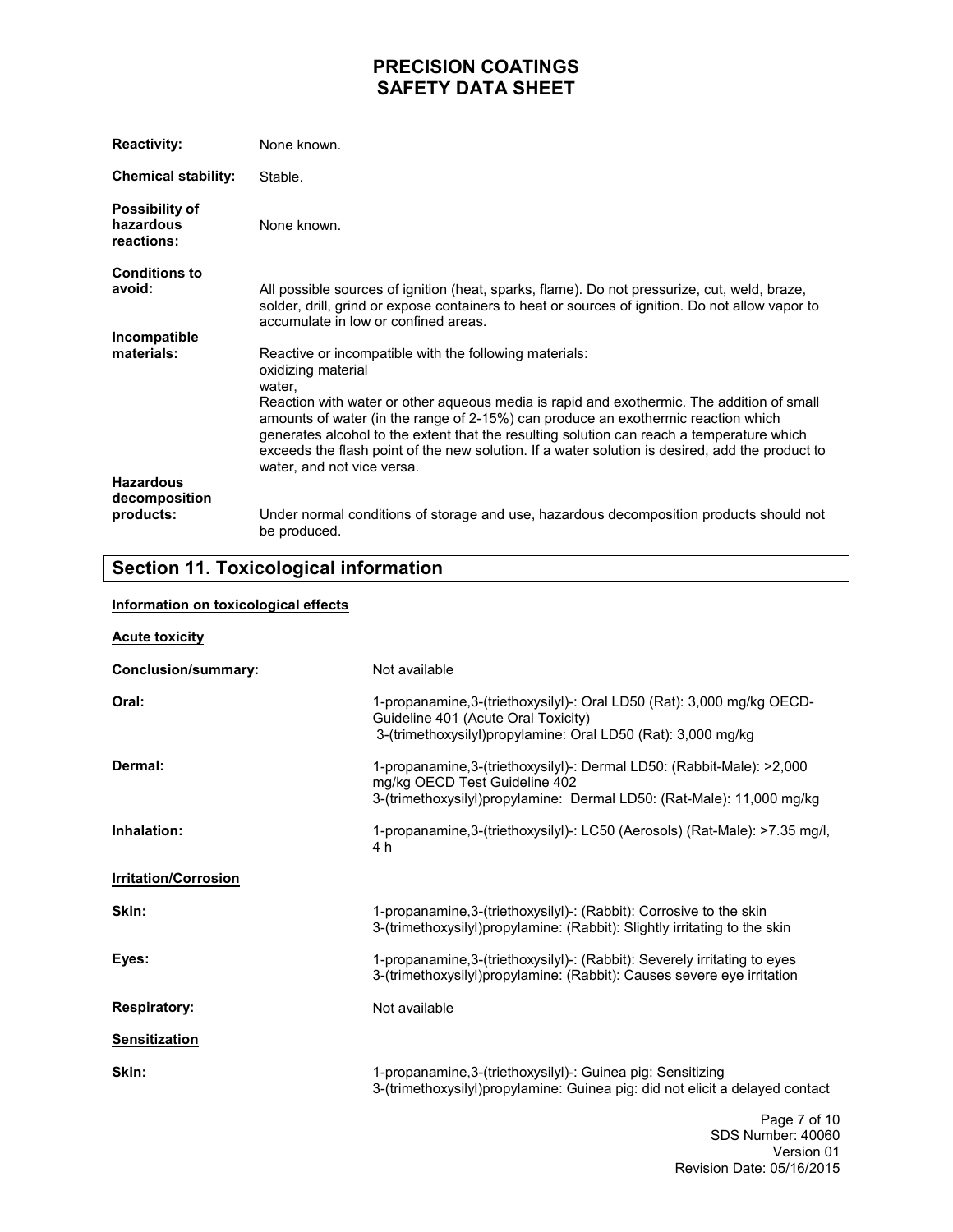hypersensitivity response 3-(trimethoxysilyl)propylamine: Guinea pig: Non-sensitizing. OECD-Guideline 406 (Skin Sensitization)

| <b>Respiratory:</b>                                                                       | Not available                                                                                                                                                                                                          |
|-------------------------------------------------------------------------------------------|------------------------------------------------------------------------------------------------------------------------------------------------------------------------------------------------------------------------|
| <b>Mutagenicity</b>                                                                       |                                                                                                                                                                                                                        |
| <b>Conclusion/Summary:</b>                                                                | Not available                                                                                                                                                                                                          |
| Carcinogenicity                                                                           |                                                                                                                                                                                                                        |
| <b>Conclusion/Summary:</b>                                                                | Not available                                                                                                                                                                                                          |
| <b>Reproductive toxicity</b>                                                              |                                                                                                                                                                                                                        |
| <b>Conclusion/Summary:</b>                                                                | Not available                                                                                                                                                                                                          |
| Specific target organ toxicity (single<br>exposure):                                      | Not available                                                                                                                                                                                                          |
| Specific target organ toxicity<br>(repeated exposure):                                    | Not available                                                                                                                                                                                                          |
| <b>Aspiration hazard:</b>                                                                 | Not available                                                                                                                                                                                                          |
| Information on likely routes of<br>exposure:                                              |                                                                                                                                                                                                                        |
| Potential acute health effects:                                                           |                                                                                                                                                                                                                        |
| Eye contact:                                                                              | Causes serious eye damage.                                                                                                                                                                                             |
| Inhalation:                                                                               | May give off gas, vapor or dust that is very irritating or corrosive to the<br>respiratory system. Exposure to decomposition products may cause a<br>health hazard. Serious effects may be delayed following exposure. |
| Skin contact:                                                                             | Causes severe burns. May cause an allergic skin reaction.                                                                                                                                                              |
| Ingestion:                                                                                | Harmful if swallowed. May cause burns to mouth, throat and stomach.                                                                                                                                                    |
| <b>Symptoms related to the physical,</b><br>chemical and toxicological<br>characteristics |                                                                                                                                                                                                                        |
| Eye contact:                                                                              | Adverse symptoms may include pain or irritation, watering, redness.                                                                                                                                                    |
| Inhalation:                                                                               | Not available                                                                                                                                                                                                          |
| Skin contact:                                                                             | Adverse symptoms may include pain or irritation, redness, blistering may<br>occur.                                                                                                                                     |
| Ingestion:                                                                                | Adverse symptoms may include stomach pains.                                                                                                                                                                            |
| Potential chronic health effects:                                                         | Not available                                                                                                                                                                                                          |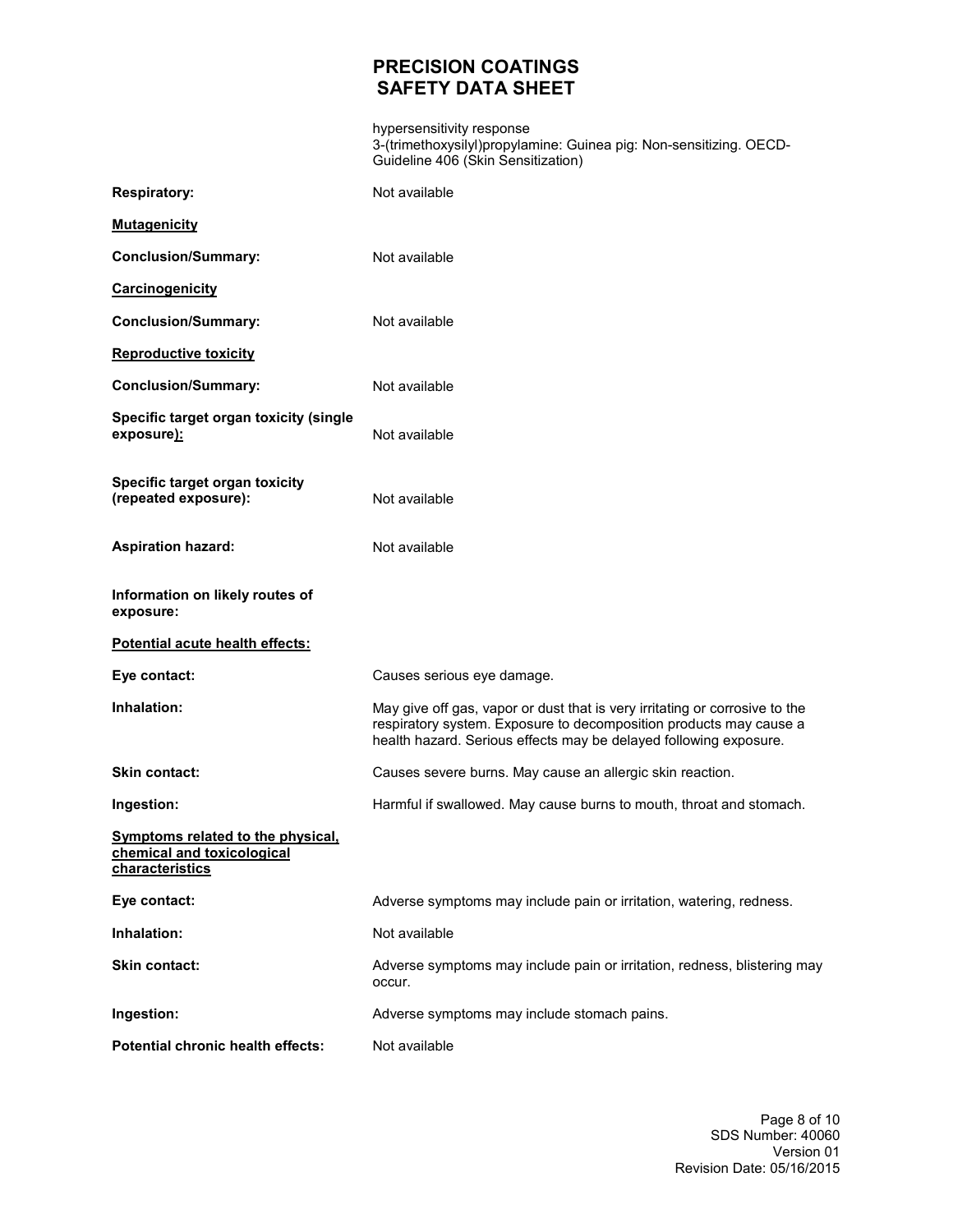## **Section 12. Ecological information**

### **Toxicity**

| <b>Acute toxicity</b><br>1-propanamine, 3-(triethoxysilyl)-:<br>Fish-Brachydaniorerio:<br>Aquatic plants-Desmodesmus subspicatus (green algae):<br>Aquatic plants-Desmodesmus subspicatus (green algae): | Acute LC50 934 mg/l static test OECD 203 96 h<br>Acute EC50 1,000 mg/l static test 72 h<br>Acute NOEC 1.3 mg/l static test 72 h |
|----------------------------------------------------------------------------------------------------------------------------------------------------------------------------------------------------------|---------------------------------------------------------------------------------------------------------------------------------|
| <b>Chronic toxicity:</b>                                                                                                                                                                                 | Not available                                                                                                                   |
| Persistence and degradability<br><b>Biodegradation:</b>                                                                                                                                                  | Not available                                                                                                                   |
| <b>Biological Oxygen Demand:</b>                                                                                                                                                                         | Not available                                                                                                                   |
| <b>Chemical Oxygen Demand</b><br>Product:                                                                                                                                                                | Not available                                                                                                                   |
| <b>BOD/COD</b> ratio:                                                                                                                                                                                    | Not available                                                                                                                   |
| <b>Bioaccumulative potential:</b>                                                                                                                                                                        | Not available                                                                                                                   |
| Mobility in soil:                                                                                                                                                                                        | Not available                                                                                                                   |
| <b>Results of PBT and vPvB assessment:</b>                                                                                                                                                               | Not available                                                                                                                   |
| Other adverse effects:                                                                                                                                                                                   | Not available                                                                                                                   |

## **Section 13. Disposal considerations**

**Disposal methods:** Dispose of waste in accordance with all local, state and federal regulations.

### **Section 14. Transport information**

#### **DOT**

|             | <b>Basic shipping requirements:</b><br>UN number<br>Proper shipping name<br><b>Hazard class</b>        | UN3066<br><b>Paint Related Material</b><br>Corrosive Liquid |
|-------------|--------------------------------------------------------------------------------------------------------|-------------------------------------------------------------|
|             | Labels required<br><b>Additional information:</b><br><b>Packaging exceptions</b><br>Packaging non bulk | 8<br>154<br>173                                             |
| <b>IATA</b> | <b>Basic shipping requirements:</b><br><b>UN Number</b><br>Proper shipping name<br><b>Hazard class</b> | 3066<br>Paint Related Material, corrosive<br>8              |
|             | Packing group                                                                                          |                                                             |

## **Section 15. Regulatory information**

#### **US federal regulations**

### **OSHA:**

This product is hazardous according to OSHA 29 CFR 1910.1200

**SARA Title III Section 313 – Toxic Chemical: Listed**